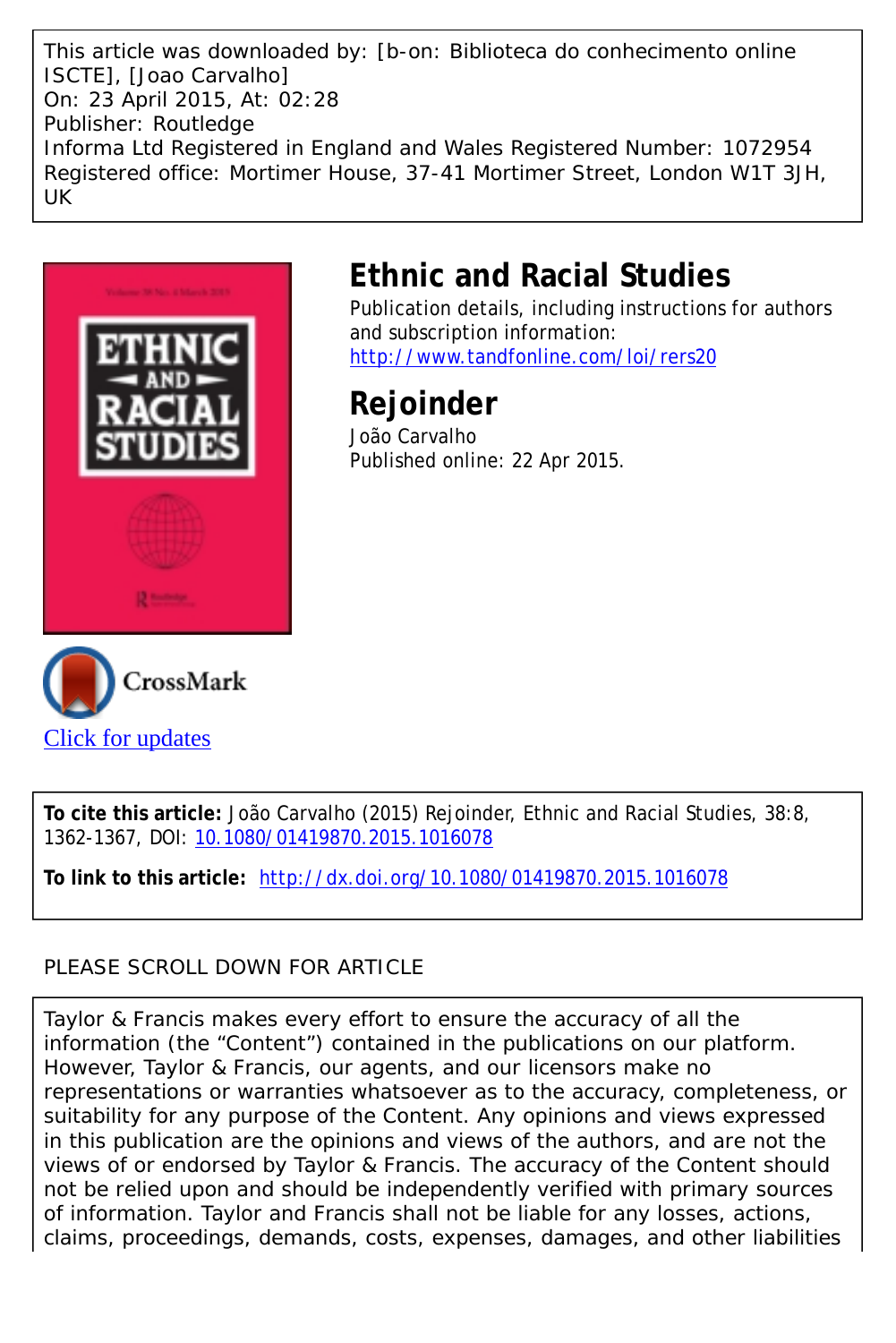whatsoever or howsoever caused arising directly or indirectly in connection with, in relation to or arising out of the use of the Content.

This article may be used for research, teaching, and private study purposes. Any substantial or systematic reproduction, redistribution, reselling, loan, sublicensing, systematic supply, or distribution in any form to anyone is expressly forbidden. Terms & Conditions of access and use can be found at [http://](http://www.tandfonline.com/page/terms-and-conditions) [www.tandfonline.com/page/terms-and-conditions](http://www.tandfonline.com/page/terms-and-conditions)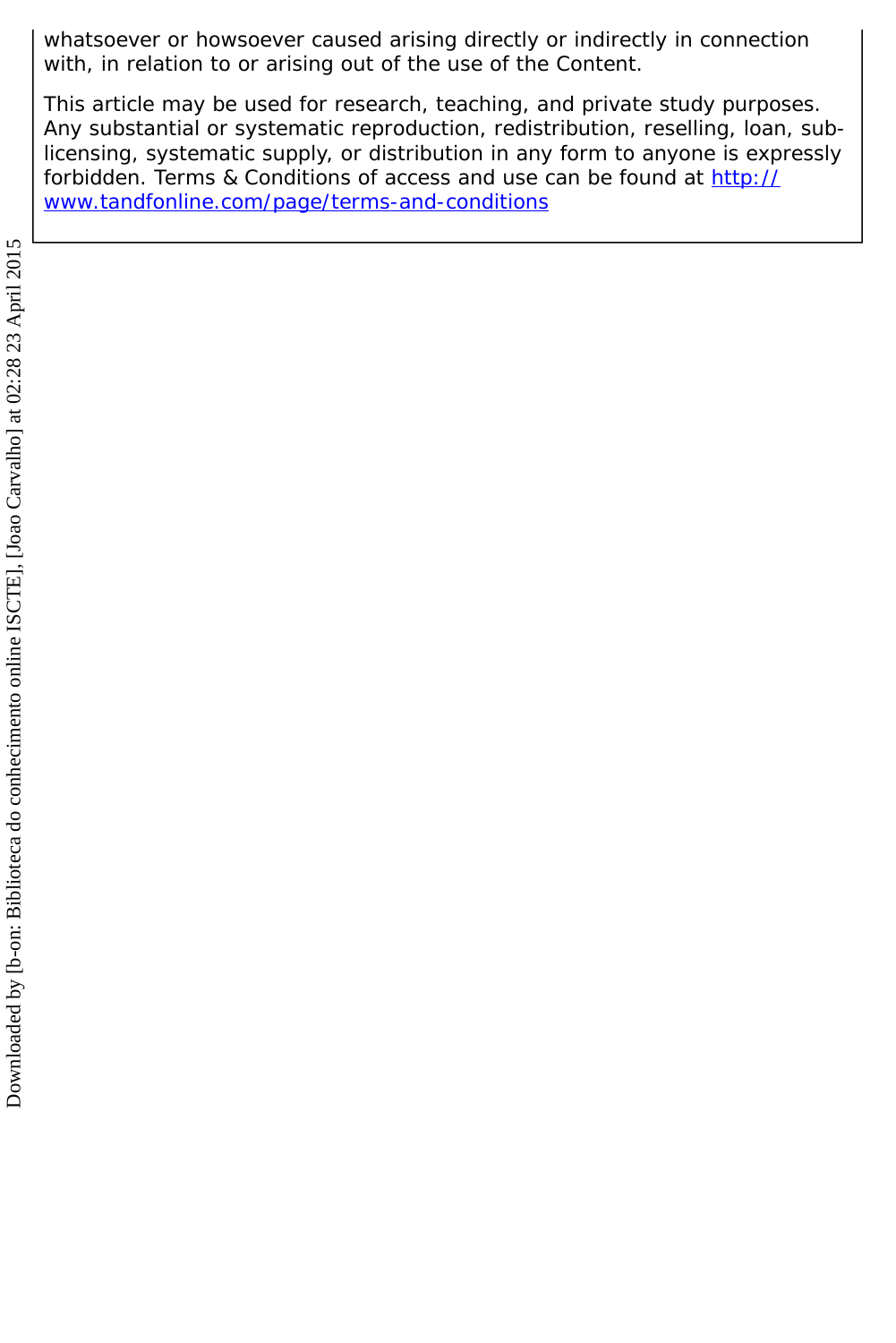## Rejoinder

João Carvalho

(Received 2 February 2015; accepted 3 February 2015)

This text represents an important personal milestone. I am very pleased for having the book reviewed by the authors who laid the foundations that allowed me to develop my own investigation. The reviews provide the joyful perception that the book was taken seriously by the discipline, while the compliments suggest that the research enhanced knowledge on a political phenomenon of which we know as little about as we do about 'black holes in outer space' (Williams [2015\)](#page-7-0).

Moreover, the critiques highlight new venues for future research and provide the unique opportunity to engage with prominent scholars regarding one's own ideas. I am very grateful for the reviews provided by Art, Messina, Perlmutter and Williams and I seek to provide satisfactory answers to their critiques of my book, Impact of Extreme Right Parties on Immigration Policy: Comparing Britain, France and Italy (Carvalho [2013](#page-6-0)). Drawing on the points raised by the reviewers, this essay is structured according to four main analytical topics: the use of the extreme right party (ERP) label; measurement of ERP impact; identified levels of ERP impact; and explanations of this political phenomenon.

#### Employment of the ERP label

Considering the widespread debate over the appropriate terminology to describe the ERP family, it is unsurprising that one of the main critiques refers to 'the usefulness of adopting, … the extreme-right or far-right label instead of an anti-immigrant one' (Messina [2015\)](#page-6-0). The employment of the ERP label in preference to the antiimmigrant label is done with the intention of highlighting the distinctiveness of this party family on the basis of an ideological idiosyncrasy. Notwithstanding the diversity of ERPs, these parties are considered unique for their deep belief in natural inequality (either in the form of cultural xenophobia or biological racism) or in their embrace of the fascist legacy (Carter [2005\)](#page-6-0). In light of the disappearance of neo-fascist parties from the political landscape in Western Europe, right-wing extremism increasingly refers to a denial of the principle of human equality and the appraisal of inequality as rational and desirable. Consequently, ERPs continue to pose a direct challenge to the foundations of liberal democracy in actuality, as they did in the past, without necessarily being a mere copycat of past fascist parties.

In my perspective, the alternative use of the anti-immigration or anti-immigrant labels contains two shortcomings. First, definition of party families should draw on their ideology rather than be policy-driven. Anti-immigration politics can be an electoral strategy of mainstream parties in a particular period, as was the case with the valence strategy of the British Conservative party at the 2005 general election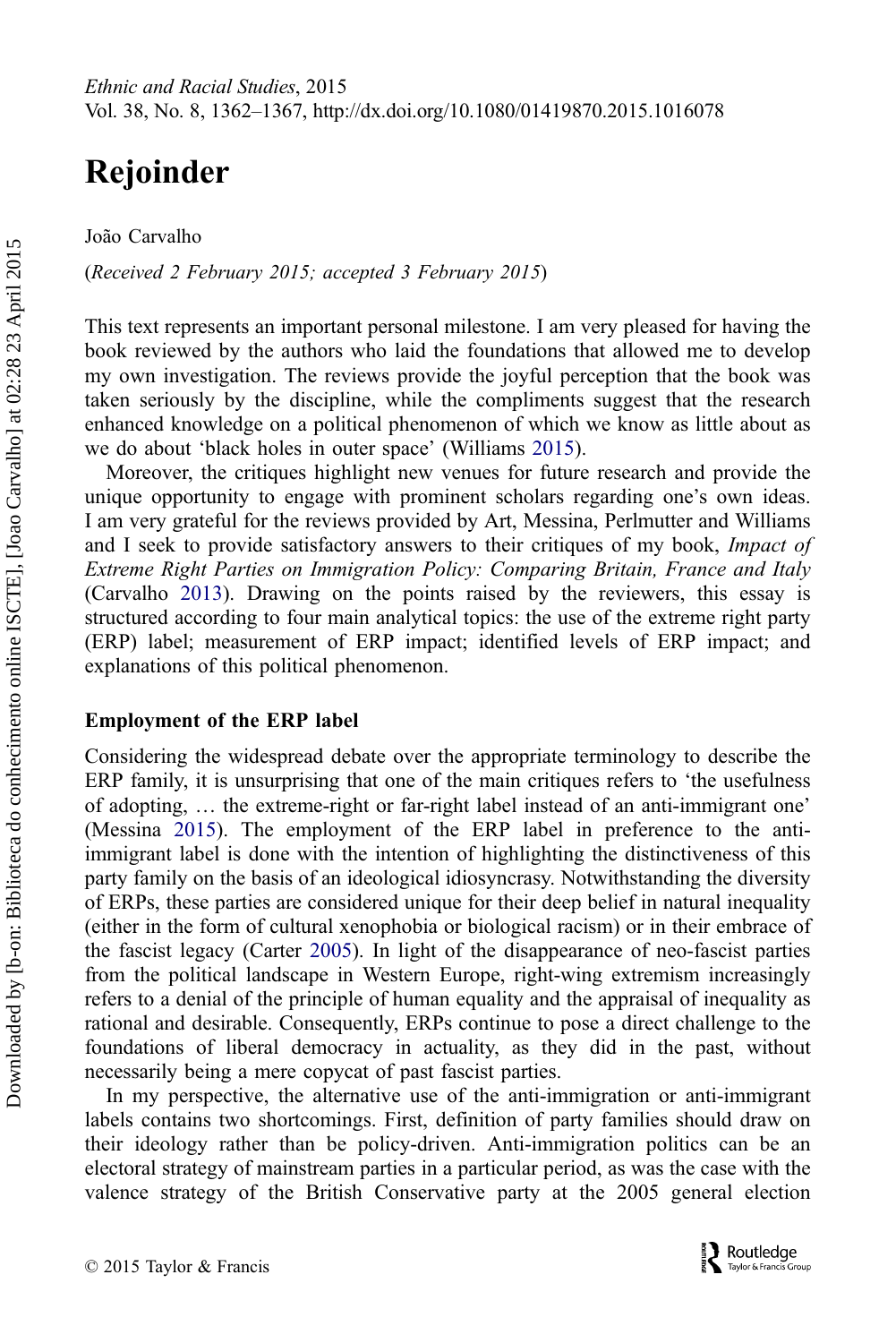(Carvalho [2013](#page-6-0), 75–76). Second, other mainstream parties that can be classified as anti-immigration, such as the UK Independence Party in Britain for their employment of xenophobic rhetoric, have not yet professed a belief in human inequality as their core ideology (Kaufmann [2014\)](#page-6-0). Thus, these right-wing parties should not be ranked alongside ERPs. Consequently, this label and the proposed definition of this party family enhance a clear distinction from other mainstream parties according to the core ideological properties of its members.

#### Measurement of ERP impact

As mentioned by the reviewers, the measurement of ERP impact on immigration politics, particularly that of indirect impact, is a difficult task (Art [2015](#page-6-0); Perlmutter [2015\)](#page-6-0). Furthermore, Williams ([2015\)](#page-7-0) considers the extent to which 'the conclusion that after decades radical right parties have produced no real impacts reflects deficiencies with present tools of empirical observation'. Notwithstanding the omission in the book, the investigation is supported by a qualitative research strategy denominated process tracing (George and Bennett [2005](#page-6-0)). This tool seeks to trace the links between possible causes and outcomes through the in-depth examination of empirical evidence, either of qualitative or quantitative character. I believe that the wider dissemination of this research tool within small-N comparative strategies can contribute to overcome past methodological shortcoming because this research strategy is most appropriate to capture the 'inherent messiness of the subject matter' (Art [2015\)](#page-6-0).

Specific doubts were also raised about 'the ability to draw cogent conclusions' on ERP impact on immigration policy according to types of policy and politics (Williams [2015\)](#page-7-0). Effectively, the book's conclusions challenge the value of employing a structural typology of migration policy and, perhaps, should have been removed from the final text to improve clarity (Carvalho [2013,](#page-6-0) 189). By contrast, the book emphasized that evaluations on ERP impact should acknowledge the different types of immigration to enhance the identification of specific policy intentions, as well as the identification of variations in this political phenomenon at a cross-national level or in the long-term. Furthermore, analysis of ERP impact should employ a typology of the policy process disentangled according to different stages (the book adopted a three-stage framework, but I now consider that a four-stage approach is more appropriate, see Czaika and Haas [2013](#page-6-0)).

This approach is most suited to analyse the mediation of domestic institutional constraints observed over potential ERP impact on immigration policy and identify this political phenomenon beyond the stage of formulation of policies on paper. Further research on the French case study supported by this typology confirmed Art's [\(2015](#page-6-0)) suggestion that 'the EU itself acts as a check on populism', like it was observed in Italy in 2008 (Carvalho [2013](#page-6-0), 165). This was the case of the failed implementation of the large-scale deportation of EU citizens of a Roma background by President Nicolas Sarkozy in France in 2010, which was driven by the objective to mobilize the Front National's electorate (Carvalho [2015a\)](#page-6-0). The employment of this framework also enhanced the identification of Lega Nord's impact over the supervision of the implementation of the Italian quota system for labour immigration in the early 2000s and the 2009 regularization programme (Carvalho [2013](#page-6-0), 149, 169).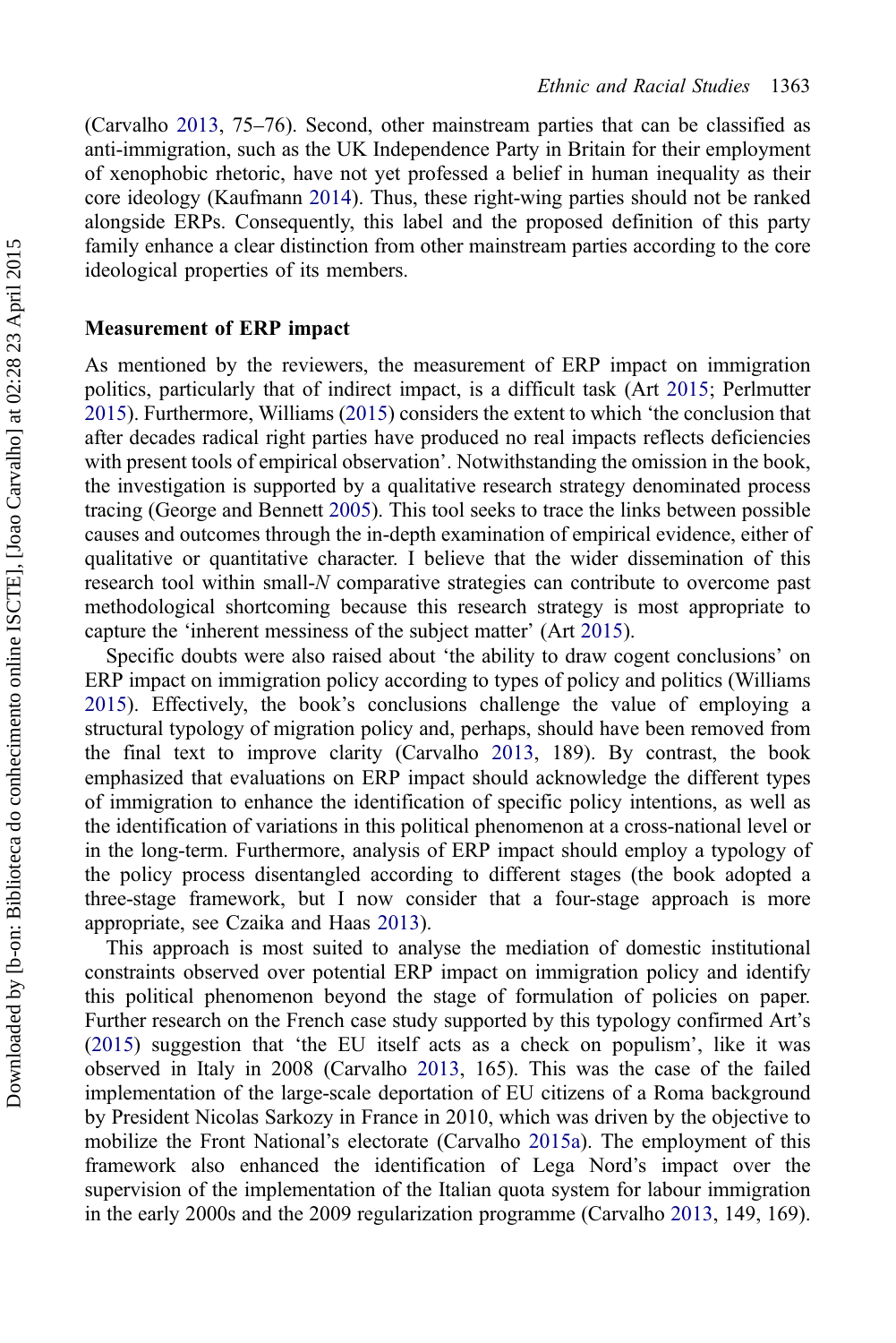Therefore, ERPs with representation in coalition governments can diminish the effectiveness of undesired policy outputs, suggesting that ERPs' direct impact is not restricted to policy outputs on immigration control.

#### Identified levels of ERP impact

The trade-off of employing the research strategy proposed by the book is that 'even the most motivated reader will need to pay careful attention if they want to be in a position to summarize the book's finding in the end' (Art [2015](#page-6-0)). The book sought to attain a 'middle ground' between the 'containment' perspective in counterpoint to the 'contagion frame'. Whereas most critiques grasped the intention of avoiding the overstatement of ERP impact, I sense an implicit risk of understating the scope of this political phenomenon in France and Italy considering the domestic constraints. The book suggests that both the French Front National and the Italian Lega Nord succeeded in seeing specific policy preferences adopted by other mainstream parties and materialized into policy outcomes in the selected time frame. Thus, the book only highlights a decline in ERP contagion effects on public opinion in the selected time frame, a trend that has been restated in other studies (Dunn and Singh [2011](#page-6-0)). Emphasis was given to the perception that this conclusion presented a direct challenge to the widespread supposition that the agency of ERPs will always stir public concern and hostility towards immigration.

The last remark on the conception of ERP impact concerns Messina's [\(2015](#page-6-0)) following comment: 'does not influencing public opinion and/or inter-party competition more or less inevitably lead to policy influence?'. The book warns that ERP impact in one dimension of immigration politics and policy does not necessarily lead to a similar effect on the remaining dimensions (Carvalho [2013,](#page-6-0) 199). First, electoral pledges are not always transposed into policy outcomes, because immigration policies are often the outcome of a compromise between multiple competing interests (Bale [2012](#page-6-0); Czaika and Haas [2013\)](#page-6-0). Second, ERP impact on public attitudes towards immigration does not necessarily mean that this issue will be ranked as the top electoral priority or that governments will inevitably respond to public concern. Therefore, only in-depth research can assess the potential casual interrelationship between the analytical dimensions, while necessary correlations should not be supposed a priori by the researcher.

#### Explanations of ERP impact

This last section seeks to address the reviewers' comments regarding the explanations explored by the book. The most serious concern was raised by Messina [\(2015\)](#page-6-0): 'it is unreasonable to assume, as the book implicitly does, that the variable of political longevity … is inconsequential in assessing their overall political and policy impacts (Schain [2006\)](#page-7-0)'. Nonetheless, the selection of ERPs was based on the observation of these parties' electoral breakthroughs into mainstream politics in order to challenge a widespread supposition that this political phenomenon would have an impact on immigration politics and policy, drawing on the same source employed by Messina (Schain [2006](#page-7-0), 271; Bale [2012](#page-6-0), 266). Furthermore, the book probed the role of the 'staying power' of ERPs when developing the assessment of ERP impact on public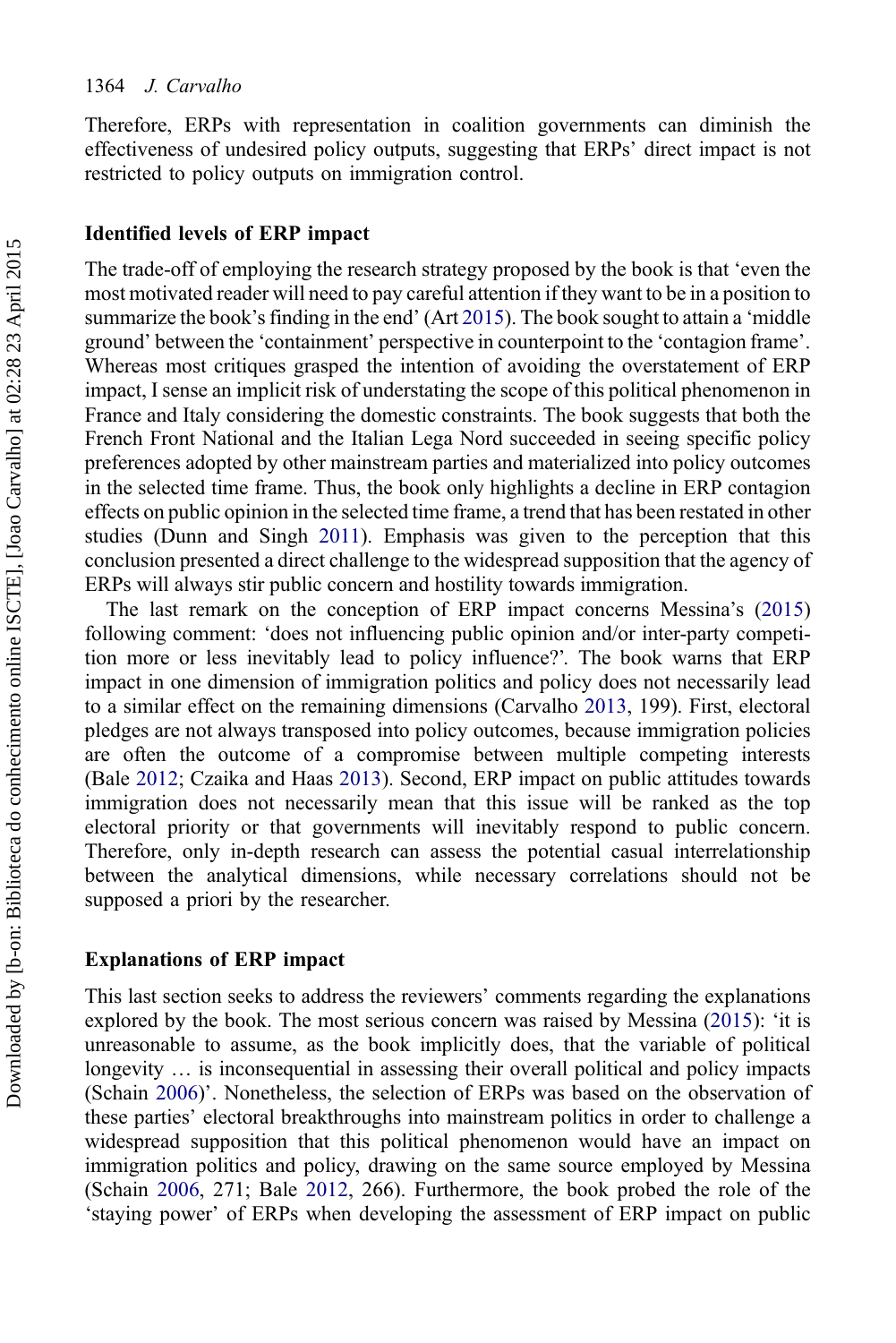opinion, as the diminished ability of the British National Party (BNP) and the Lega Nord to hold a nationwide party network were highlighted as causes behind their lack of impact on public attitudes towards immigration (Carvalho [2013,](#page-6-0) 182–183).

Moreover, the Front National's longer 'staying power' also failed to enhance levels of concern and hostility towards this social phenomenon in France during the 2000s, raising some doubts over the relevance of this explanatory factor regarding public attitudes towards immigration (Carvalho [2013,](#page-6-0) 183). From this perspective, the levels of Lega Nord's impact on Italian immigration politics and policy can be considered more impressive than the Front National in France due to the Italian ERP's lower levels of 'staying power' in Italian mainstream politics. Notwithstanding the fragility of the BNP's electoral breakthrough, this event was still erroneously associated with the development of restrictive immigration politics and policy in the UK. A forthcoming publication on the BNP's electoral fortunes in the 2000s also points to severe endogenous faults of this ERP, but, alternatively, highlights the Labour Party's return to opposition as the main exogenous factor fostering the BNP's electoral downturn in the early 2010s (Carvalho [2015b](#page-6-0)).

Finally, the last reservation addressed in this text concerns the book's 'neglect of the possible effects of ERPs on partisan alignments and domestic party systems' (Messina [2015\)](#page-6-0). However, the book completely underwrites that 'the role of ERPs in contributing to partisan and party system dealignment, whenever and wherever it occurs, is undoubtedly central to the questions of whether and when ERPs influence public policy'. Therefore, the book presents an analysis of the electoral threat of ERPs to mainstream parties during the selected time frame, especially to centre-right parties (Carvalho [2013](#page-6-0), 14). This analysis focused on the evaluation of the selected far-right parties' electoral development according to their domestic structure of political opportunities to evaluate their potential ability to divide the centre-right electorate. As Williams [\(2015](#page-7-0)) pointed out, the overall conclusions of the book emphasize that ERP impact on inter-party competition and policy developments in France and Italy was contingent upon the electoral threat of the ERPs and mainstream party agency.

#### Conclusions

I hope to have addressed the main critiques presented by Williams, Perlmutter, Messina and Art. There are important limitations to the book, but the reviews suggest that it can constitute a consistent springboard to inspire future research. Regarding Art's [\(2015](#page-6-0)) suggestion to extend investigations to the radical right's impact in the USA (application of the ERP definition seems fruitless in the USA), there are obvious methodological difficulties. However, the lack of a proper radical-right party in this political system can be overcome by focusing the comparative analysis (hypothetically across the American and the British case studies) on the impact of radical-right factions within centre-right parties. From an outsider's perspective, the radical right's impact on American immigration policy might be envisaged more in terms of promoting policy inertia than in terms of the transposition of its policy preferences into legislation.

Lastly, I agree with Perlmutter's [\(2015](#page-6-0)) comment that Italy is currently in the process of adopting a coherent immigration paradigm. However, this trend cannot be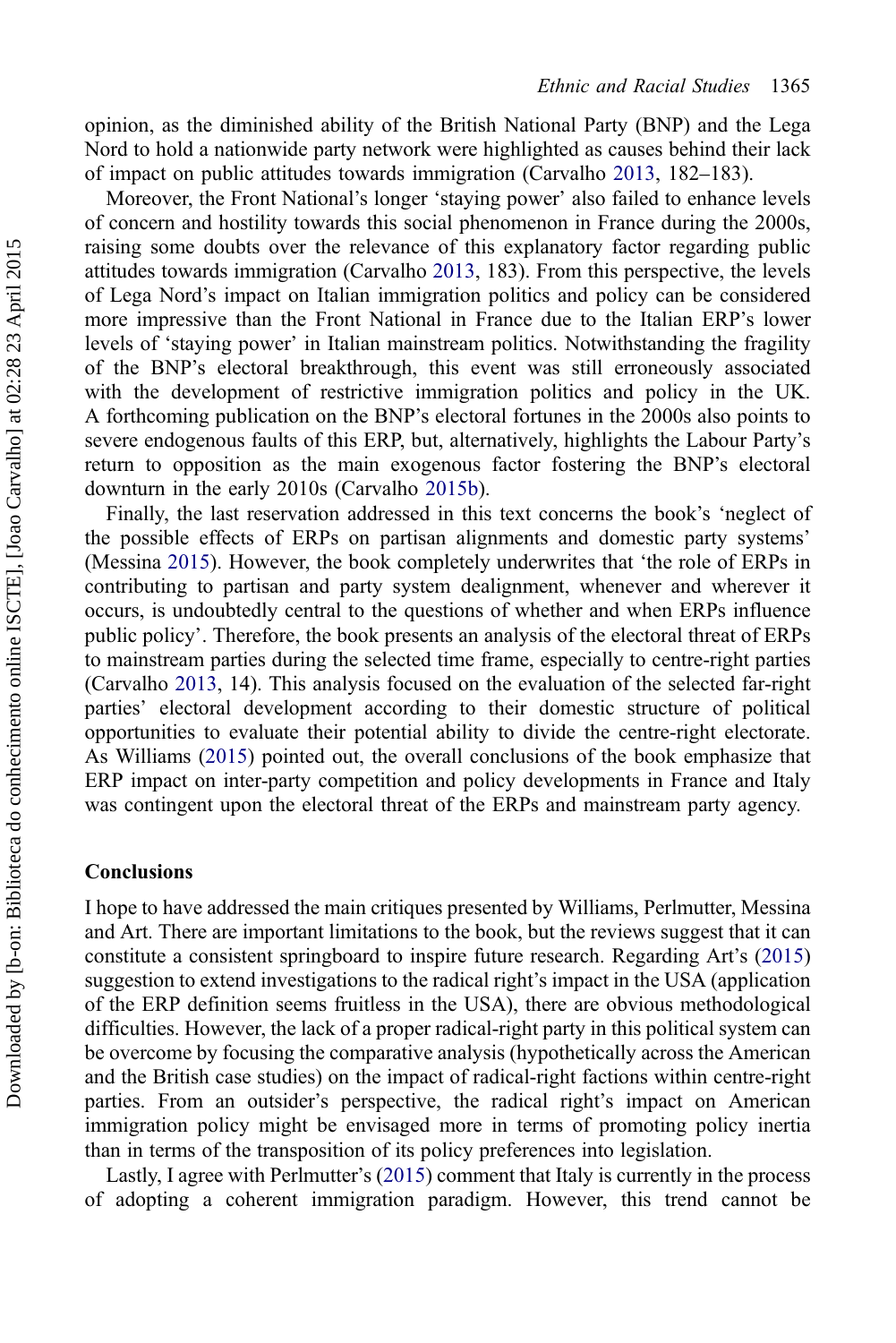#### <span id="page-6-0"></span>1366 J. Carvalho

disassociated from the remarkable shift in the centre-right parties' positions on immigration, including the leader of the centre-right Forza Italia – Silvio Berlusconi himself. In contrast to its past opposition to a multiethnic society, Berlusconi endorsed a recent proposal to reform the nationality law, which included the principle of *ius solis* (La Repubblica 2014). Further research should assess the potential relationship between this development and the Lega Nord's electoral collapse in the early 2010s. It will be also interesting to evaluate the stance on immigration adopted by the populist party Movimento Cinque Stelle, led by Beppe Grillo, and whether this party will refrain from filling the vacant anti-immigration space in Italian politics.

#### Disclosure statement

No potential conflict of interest was reported by the author.

#### References

- Art, D. 2015. "The Containment of the Radical Right in Western Europe: A Response to Carvalho." Ethnic and Racial Studies Review 38 (8): 1347–1354. doi:[10.1080/01419870.](http://dx.doi.org/10.1080/01419870.2015.1015932) [2015.1015932](http://dx.doi.org/10.1080/01419870.2015.1015932).
- Bale, T. 2012. "Supplying the Insatiable Demand: Europe's Populist Radical Right." Government and Opposition 47 (2): 256–274. doi[:10.1111/j.1477-7053.2012.01362.x.](http://dx.doi.org/10.1111/j.1477-7053.2012.01362.x)
- Carter, E. 2005. The Extreme Right in Western Europe: Success or Failure? Manchester: Manchester University Press.
- Carvalho, J. 2013. Impact of Extreme Right Parties on Immigration Policy. Comparing Britain, France and Italy. Abingdon: Routledge.
- Carvalho, J. 2015a. The effectiveness of French Immigration Policy under President Sarkozy. Parliamentary Affairs, Advance Online Publication on 20th January 2015. [http://pa.oxford](http://pa.oxfordjournals.org/content/early/recent)[journals.org/content/early/recent.](http://pa.oxfordjournals.org/content/early/recent)
- Carvalho, J. 2015b. "The End of a Strategic Opening? The BNP's Window of Opportunity in the 2000s and its Closure in the 2010s." Patterns of Prejudice.
- Czaika, M., and H. Haas. 2013. "The Effectiveness of Immigration Policies." Population and Development Review 39 (3): 487–508. doi:[10.1111/j.1728-4457.2013.00613.x.](http://dx.doi.org/10.1111/j.1728-4457.2013.00613.x)
- Dunn, K. P., and Singh, S. P. 2011. "The Surprising Non-impact of Radical Right-wing Populist Party Representation on Public Tolerance of Minorities." Journal of Elections, Public Opinion and Parties 21 (3): 313–331. doi[:10.1080/17457289.2011.588333](http://dx.doi.org/10.1080/17457289.2011.588333).
- George, A., and G. Bennett. 2005. Case Studies and Theory Development in the Social Sciences. Boston, MA: MIT Press.
- Kaufmann, E. 2014. "Introduction. The Politics of Immigration: UKIP and Beyond." The Political Quarterly 85 (3): 248–250.
- La Repubblica. 2014. "Berlusconi dà l'ok a Renzi: 'Legge tedesca per unioni gay [Berlusconi Grants OK to Renzi: 'German Law to Gay Marriages'].'" Su Italicum sì a confronto [Confrontation Over Italicum (Electoral Law)]. 23 of October.
- Messina, A. 2015. "The Political and Policy Impacts of Extreme Right Parties in Time and Context." Ethnic and Racial Studies Review 38 (8): 1355–1361. doi:[10.1080/01419870.](http://dx.doi.org/10.1080/01419870.2015.1016071) [2015.1016071](http://dx.doi.org/10.1080/01419870.2015.1016071).
- Perlmutter, T. 2015. "A Narrowing Gyre? The Lega Nord and the Shifting Balance of Italian Immigration Policy." Ethnic and Racial Studies Review 38 (8): 1339–1346. doi[:10.1080/](http://dx.doi.org/10.1080/01419870.2015.1015934) [01419870.2015.1015934](http://dx.doi.org/10.1080/01419870.2015.1015934).